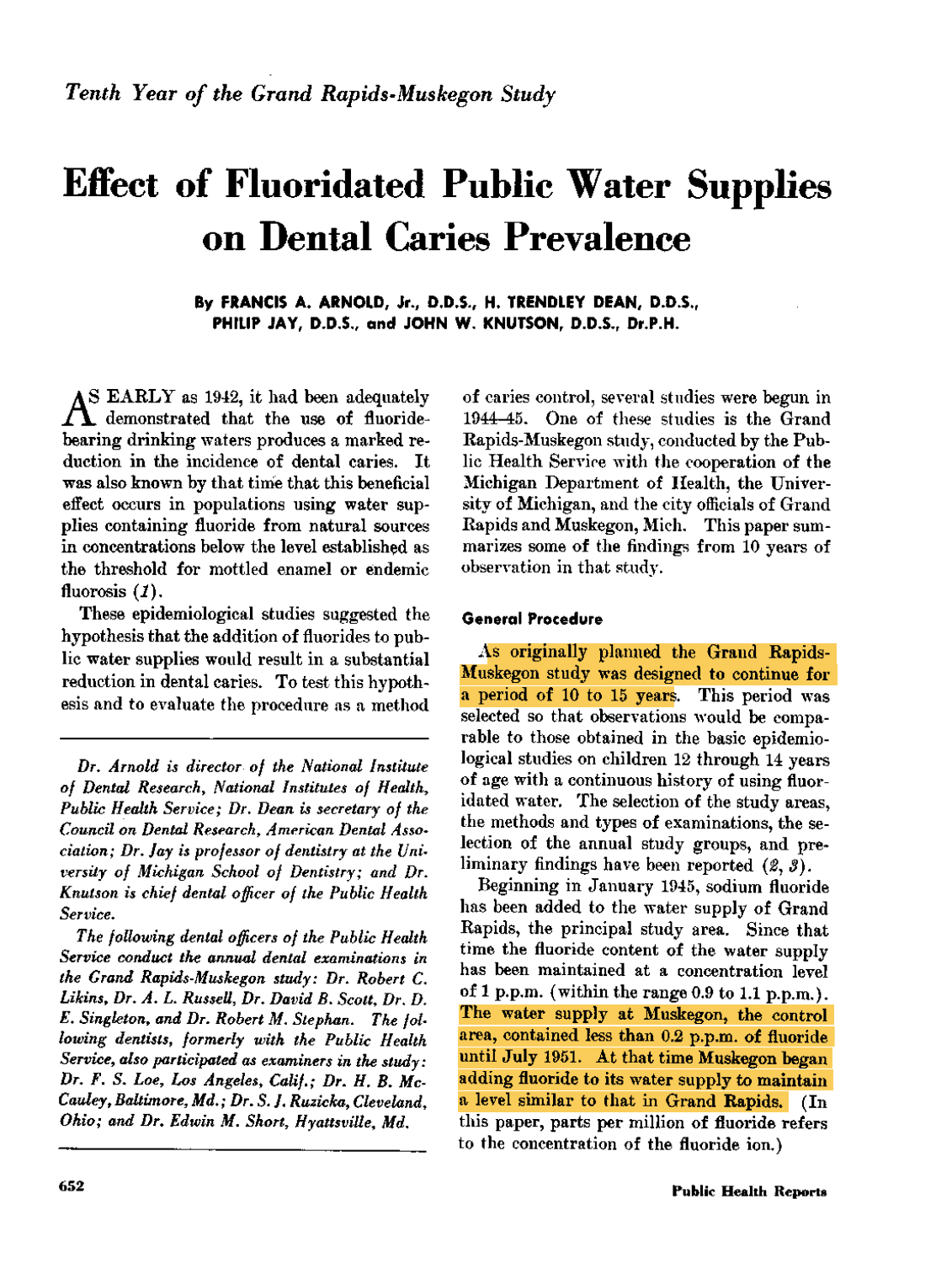To establish the caries status of the study population before fluoridation of the waters, complete oral examinations with a mouth mirror and explorer were made of virtually all children enrolled in elementary and secondary schools in Grand Rapids and Muskegon in 1944 and 1945. Each year thereafter, similar examinations have been made of selected samples of children in the two areas. (Bite-wing roentgenographic and bacteriological studies on selected samples of children will be reported in subsequent papers.) To provide an "expectancy curve," complete oral examinations were also made, in 1945 and 1946, of school children in Aurora, Ill., where it is known the water supply has contained  $1.2$  p.p.m. fluoride from natural sources for about 50 years.

The annual samples of the school population of Grand Rapids and Muskegon are taken from schools selected as representative of each city as a whole. The samples consist of all available children in certain grades (or in sections of the grades) in these schools. The grades are selected to yield certain age groups. The number of grades has been expanded each year so that for the 10th year of the study a representative sample of children at each age from through 16 years was obtained. The grades

Table 1. Distribution of continuous resident children examined in Grand Rapids and Muskegon, Mich., according to age, by year of examination

| Age last birthday <sup>1</sup>                                                                                                                                                                                                              | Basic<br>examina-<br>tions.<br>$1944 - 45$                                                                                  | 1945                                                                                                             | 1946                                                                                       | 1947                                                                                         | 1948                                                                                         | 1949                                                                                          | 1950                                                                                            | 1951                                                                                            | 1952                                                                                               | 1953                                                                                              | 1954                                                                                             |  |
|---------------------------------------------------------------------------------------------------------------------------------------------------------------------------------------------------------------------------------------------|-----------------------------------------------------------------------------------------------------------------------------|------------------------------------------------------------------------------------------------------------------|--------------------------------------------------------------------------------------------|----------------------------------------------------------------------------------------------|----------------------------------------------------------------------------------------------|-----------------------------------------------------------------------------------------------|-------------------------------------------------------------------------------------------------|-------------------------------------------------------------------------------------------------|----------------------------------------------------------------------------------------------------|---------------------------------------------------------------------------------------------------|--------------------------------------------------------------------------------------------------|--|
|                                                                                                                                                                                                                                             | Grand Rapids, Mich.                                                                                                         |                                                                                                                  |                                                                                            |                                                                                              |                                                                                              |                                                                                               |                                                                                                 |                                                                                                 |                                                                                                    |                                                                                                   |                                                                                                  |  |
| 4.1.1<br>$\frac{5}{6}$<br><b>Contract</b><br>$\sim 10^{-1}$ .<br>7.<br>$\tilde{\mathbf{9}}_{21}$ .<br>$10^{-1}$<br>$\overline{\mathbf{ii}}$<br>$\ddotsc$<br>$12-1$<br>.<br>$\frac{13}{14}$<br>15.<br>16.<br>.<br>$Total$ <sub>-------</sub> | 323<br>1,633<br>1,789<br>1,806<br>1, 647<br>1,639<br>1,626<br>1,556<br>1,685<br>1,668<br>1.690<br>1,511<br>1, 107<br>19,680 | 540<br>1,714<br>1, 186<br>149<br>15<br>$\bf{0}$<br>$\bf{0}$<br>$\bf{0}$<br>174<br>953<br>273<br>80<br>4<br>5,088 | 300<br>831<br>628<br>82<br>216<br>525<br>109<br>17<br>85<br>547<br>173<br>53<br>3<br>3,569 | 168<br>886<br>663<br>69<br>135<br>465<br>108<br>18<br>38<br>625<br>196<br>80<br>233<br>3,684 | 137<br>842<br>736<br>55<br>138<br>484<br>111<br>22<br>60<br>600<br>152<br>64<br>245<br>3.646 | 75<br>777<br>697<br>54<br>155<br>519<br>125<br>140<br>130<br>574<br>153<br>64<br>209<br>3,672 | 117<br>720<br>748<br>438<br>501<br>520<br>131<br>130<br>200<br>530<br>130<br>58<br>177<br>4,400 | 168<br>853<br>750<br>423<br>470<br>582<br>141<br>151<br>176<br>497<br>128<br>53<br>198<br>4.590 | 116<br>1,087<br>826<br>422<br>444<br>720<br>512<br>246<br>211<br>497<br>119<br>80<br>191<br>5, 471 | 101<br>715<br>1,010<br>410<br>390<br>623<br>499<br>291<br>316<br>557<br>111<br>99<br>197<br>5,319 | 77<br>529<br>561<br>751<br>567<br>477<br>515<br>499<br>260<br>224<br>250<br>240<br>198<br>5, 148 |  |
|                                                                                                                                                                                                                                             | Muskegon, Mich. <sup>2</sup>                                                                                                |                                                                                                                  |                                                                                            |                                                                                              |                                                                                              |                                                                                               |                                                                                                 |                                                                                                 |                                                                                                    |                                                                                                   |                                                                                                  |  |
| 4.111<br>7.111<br>$\overline{\mathbf{8}}$ .<br>$9.11 \pm 10$<br>$10$ <sub>2</sub> $\ldots$ $\ldots$<br>12<br>13 11<br>14<br>$\overline{15}$ .<br>$\mathcal{L}^{\mathcal{A}}$<br>16.                                                         | 20<br>402<br>462<br>408<br>376<br>357<br>359<br>293<br>328<br>377<br>369<br>292<br>248                                      |                                                                                                                  | 43<br>321<br>339<br>36<br>18<br>213<br>62<br>12<br>21<br>197<br>77<br>18<br>1              | 18<br>348<br>312<br>42<br>13<br>215<br>57<br>10<br>19<br>207<br>50<br>44<br>199              | 26<br>422<br>305<br>36<br>10<br>199<br>52<br>14<br>11<br>208<br>79<br>41<br>205              | 51<br>340<br>393<br>30<br>12<br>197<br>52<br>146<br>28<br>214<br>66<br>34<br>132              | 41<br>359<br>310<br>274<br>190<br>227<br>51<br>141<br>43<br>173<br>63<br>35<br>146              | 63<br>351<br>294<br>223<br>275<br>277<br>62<br>139<br>48<br>225<br>59<br>21<br>155              | 52<br>487<br>353<br>246<br>205<br>348<br>287<br>133<br>46<br>178<br>54<br>30<br>132                | 43<br>370<br>397<br>209<br>212<br>258<br>311<br>175<br>163<br>228<br>51<br>35<br>161              | 40<br>381<br>$\frac{386}{292}$<br>244<br>275<br>226<br>208<br>183<br>243<br>121<br>139<br>185    |  |
| $Total$ <sub>------</sub>                                                                                                                                                                                                                   | 4, 291                                                                                                                      |                                                                                                                  | 1.358                                                                                      | 1,534                                                                                        | 1,608                                                                                        | 1,695                                                                                         | 2,053                                                                                           | 2, 192                                                                                          | 2,551                                                                                              | 2, 613                                                                                            | 2,923                                                                                            |  |

 See reference <sup>1</sup> for information regarding the effect of selection of sample by grades on specific age groups. The basic examinations in 'Muskegon were not done until late spring of 1945; therefore, no examinations

were made in the fall of 1945.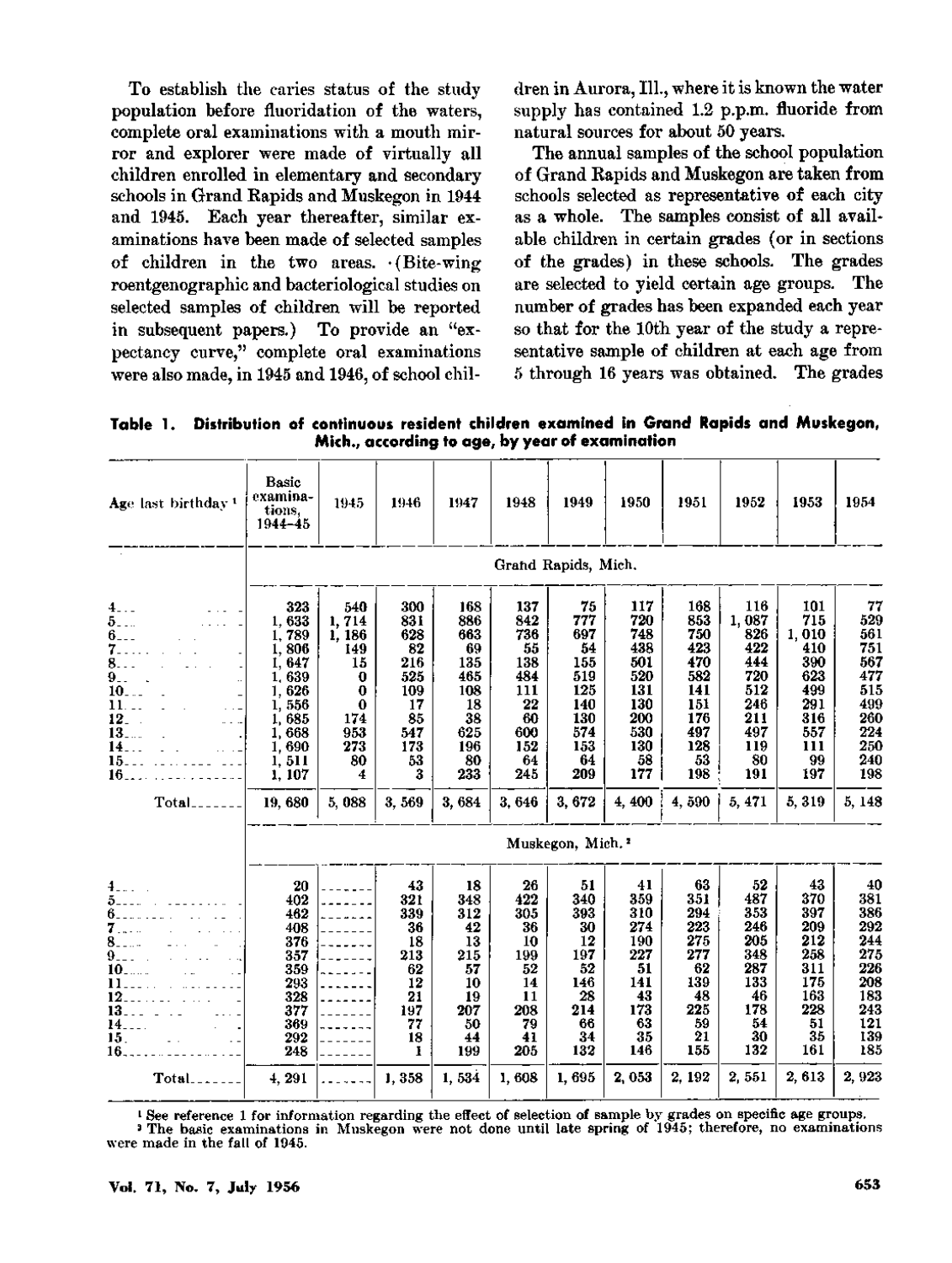selected for the annual examinations are as follows:

| Year | Grade                                                                 |
|------|-----------------------------------------------------------------------|
|      | $1945$ <sub>-------</sub> Kindergarten, 1, 8                          |
|      | 1946 $\ldots$ $\ldots$ $\ldots$ Kindergarten, 1, 4, 8                 |
|      | 1947 <sub>----------</sub> ---Kindergarten, 1, 4, 8, 11               |
|      |                                                                       |
|      | $1949$ $1949$ $1810$ $1949$                                           |
|      | 1950. Kindergarten, 1, 2, 3, 4, 6, 8, 11                              |
|      | $1951$ Kindergarten, 1, 2, 3, 4, 6, 8, 11                             |
|      | 1952. Kindergarten, 1, 2, 3, 4, 5, 6, 8, 11                           |
|      | $1953$ <sub>----------</sub> Kindergarten, 1, 2, 3, 4, 5, 6, 7, 8, 11 |
|      | 1954.   Kindergarten through 11                                       |

Each year of the study, all available children in the selected grades (or section thereof) in each school in the study received dental examinations. Only the records of children aged 4-16 years who had used city water supplies continuously since birth are included in this report. Not included are records of children who lived outside their respective communities for more than 3 months in any one calendar year. The number of continuous resident children and their distribution by age for each year of the study are shown in table 1.

## Results

The amount of dental caries observed at each annual examination through 1954 in Grand Rapids and in Muskegon is shown in tables 2 and 3. There lhas been a striking reduction in the amount of dental caries in both the deciduous and permanent teeth. For example, in 1944 the average 6-year-old child had 6.43 def (decayed, extraction indicated, or filled) deciduous teeth; in 1954 the average child had only 2.95 def teeth. This represents a reduction of about 54 percent. Similar results were observed in the permanent teeth of children born since fluoridation started; that is those 6 to

Table 2. Average number of def<sup>1</sup> deciduous teeth per child<sup>2</sup> in Grand Rapids and Muskegon, Mich., by year of examination

| Age last birthday                                                                                                                                                                                                               | Basic<br>exami-<br>nations,<br>1944-45                                        | 1945                                                 | 1946                                                                                  | 1947                                                                                  | 1948                                                                                   | 1949                                                                          | 1950                                                                                     | 1951                                                                             | 1952                                                                                                   | 1953                                                                                        | 1954                                                                            |  |  |
|---------------------------------------------------------------------------------------------------------------------------------------------------------------------------------------------------------------------------------|-------------------------------------------------------------------------------|------------------------------------------------------|---------------------------------------------------------------------------------------|---------------------------------------------------------------------------------------|----------------------------------------------------------------------------------------|-------------------------------------------------------------------------------|------------------------------------------------------------------------------------------|----------------------------------------------------------------------------------|--------------------------------------------------------------------------------------------------------|---------------------------------------------------------------------------------------------|---------------------------------------------------------------------------------|--|--|
|                                                                                                                                                                                                                                 | Grand Rapids, Mich.                                                           |                                                      |                                                                                       |                                                                                       |                                                                                        |                                                                               |                                                                                          |                                                                                  |                                                                                                        |                                                                                             |                                                                                 |  |  |
| .<br>51 . 1111 . 112 . 113 . 113<br>8.<br>did dia dia 1960 artist<br>9.<br>$\mathbf{1}$ , $\mathbf{1}$ , $\mathbf{1}$ , $\mathbf{1}$ , $\mathbf{1}$ , $\mathbf{1}$ , $\mathbf{1}$ , $\mathbf{1}$<br>$10.1 - 10.1 - 10.1$<br>12. | 4.19<br>5, 37<br>6.43<br>6, 29<br>5.78<br>4.59<br>2.84<br>1, 35<br>.47<br>.18 | 5.40<br>6.15<br>6.98<br>7.66<br>8.00<br>. 28<br>. 13 | 3, 43<br>5. 08<br>73<br>5.<br>11<br>6.<br>5.10<br>4.45<br>2.84<br>2. 12<br>.13<br>.14 | 3.19<br>3, 89<br>5.38<br>5.84<br>5.07<br>4.11<br>3.16<br>2.78<br>. 11<br>.14          | 3.02<br>4.03<br>4.78<br>5.20<br>4.88<br>4.43<br>3.66<br>1.77<br>25 <sub>1</sub><br>.17 | 2.75<br>3.27<br>4.59<br>4.83<br>4.75<br>4.41<br>2, 86<br>1.19<br>. 35<br>.10  | 2.<br>$+6$<br>2, 50<br>73<br>3.<br>72<br>ō.<br>4.91<br>4.23<br>2.36<br>1.16<br>25<br>.15 | 2.13<br>2.27<br>2,98<br>4.03<br>4.12<br>3, 86<br>2.43<br>1.35<br>, 30<br>. 12    | 2.<br>-17<br>2.32<br>2.93<br>3.<br>48<br>3.<br>-89<br>3.<br>66<br>61<br>2.<br>1.51<br>.34<br>.17       | 2, 06<br>2.29<br>2.92<br>3.10<br>3.48<br>3.35<br>2.38<br>1.90<br>. 44<br>. 19               | 2.12<br>2.50<br>2, 95<br>26<br>3.<br>3.31<br>3.00<br>2.35<br>1,32<br>.44<br>.18 |  |  |
|                                                                                                                                                                                                                                 | Muskegon, Mich. <sup>3</sup>                                                  |                                                      |                                                                                       |                                                                                       |                                                                                        |                                                                               |                                                                                          |                                                                                  |                                                                                                        |                                                                                             |                                                                                 |  |  |
| and a straight and a straight and a<br>$4_{-}$<br>.<br>10.<br>11.<br>$\sim$ $\sim$ $\sim$<br>12.<br>13.                                                                                                                         | 5.05<br>6.82<br>7.17<br>6.66<br>6.06<br>4.89<br>3.08<br>1.33<br>42<br>. 23    |                                                      | 3.44<br>5.86<br>6.24<br>6.83<br>4.83<br>4.32<br>3.15<br>1.67<br>. 14<br>. 29          | 4.67<br>5, 05<br>6.18<br>5.95<br>3.85<br>34<br>4.<br>67<br>3.<br>2.90<br>. 37<br>. 17 | 4.39<br>5.55<br>6.06<br>6.92<br>4.80<br>4.71<br>2, 79<br>. 64<br>. 64<br>. 11          | 4.41<br>5.56<br>5.99<br>6.33<br>6.08<br>4.48<br>2, 77<br>1.21<br>. 68<br>. 11 | 5.32<br>5.65<br>6.02<br>5.83<br>5, 06<br>4,09<br>3.49<br>1.09<br>. 61<br>. 13            | 4.46<br>5.25<br>5.67<br>77<br>ő.<br>5.32<br>4.17<br>2.86<br>1.46<br>. 31<br>. 15 | 4.35<br>-39<br>5.<br>75<br>5.<br>67<br>5.<br>28<br>5.<br>-36<br>4.<br>-69<br>2.<br>1.20<br>. 54<br>.08 | 3.44<br>4.42<br>5.71<br>5.46<br>4.95<br>4.29<br>2.96<br>1.38:<br>.32 <sub>1</sub><br>, 21 - | 3, 03<br>3.98<br>4.85<br>5.35<br>4.98<br>3.81<br>2.75<br>1.42<br>. 61<br>.12    |  |  |

<sup>1</sup> Decayed, extraction indicated, or filled deciduous teeth. A decayed and filled tooth is counted only once.

<sup>2</sup> See table <sup>1</sup> for small numbers involved in some instances.

<sup>3</sup> The basic examinations in Muskegon were not done until late spring of 1945; therefore, no examinations were made in the fall of 1945.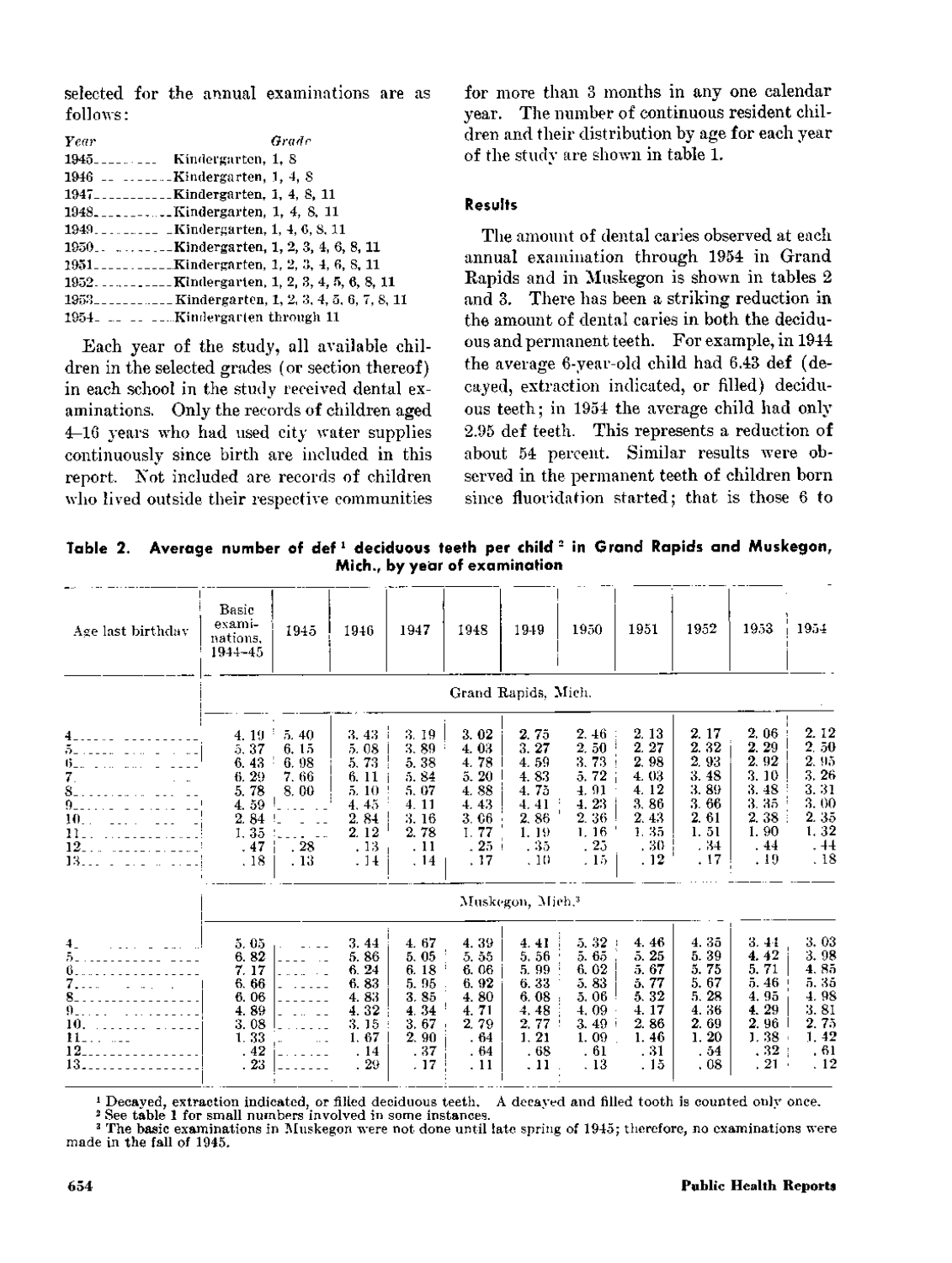| Age last birthday                                                     | <b>Basic</b><br>exami-<br>nations,<br>1944-45                                                  | 1945                                                             | 1946                                                                                                | 1947                                                                                                | 1948                                                                                           | 1949                                                                                     | 1950                                                                                                      | 1951                                                                                                 | 1952                                                                                    | 1953                                                                                               | $19.1 +$                                                                                   |
|-----------------------------------------------------------------------|------------------------------------------------------------------------------------------------|------------------------------------------------------------------|-----------------------------------------------------------------------------------------------------|-----------------------------------------------------------------------------------------------------|------------------------------------------------------------------------------------------------|------------------------------------------------------------------------------------------|-----------------------------------------------------------------------------------------------------------|------------------------------------------------------------------------------------------------------|-----------------------------------------------------------------------------------------|----------------------------------------------------------------------------------------------------|--------------------------------------------------------------------------------------------|
|                                                                       | Grand Rapids, Mich.                                                                            |                                                                  |                                                                                                     |                                                                                                     |                                                                                                |                                                                                          |                                                                                                           |                                                                                                      |                                                                                         |                                                                                                    |                                                                                            |
| 6.<br>7.<br>8.<br>9.<br>11<br>12.<br>13.<br>14<br>15.<br>$16$         | 0.78<br>1.89<br>2.95<br>3.90<br>4.92<br>6.41<br>8.07<br>9.73<br>10, 95<br>12.48<br>13.50       | 0.56<br>1.72<br>3.27<br>9.53<br>10.76<br>11.90<br>12.68<br>13.00 | 0.23<br>1. 11<br>2.54<br>2.<br>98<br>3.<br>70<br>4.24<br>7.62<br>8.92<br>9.41<br>11.26<br>9.33      | 0.37<br>1.09<br>2, 62<br>3.12<br>3.<br>56<br>56<br>3.<br>7.03<br>47<br>8.<br>9.50<br>11.94<br>12.47 | 0.26<br>1.04<br>2, 30<br>2, 67<br>3.51<br>4.32<br>8.32<br>8.34<br>9.41<br>10.61<br>13.50       | 0.38<br>76<br>2.16<br>2.48<br>3.56<br>4.69<br>7.02<br>8.11<br>8.90<br>11.80<br>11, 83    | 0.26<br>1.03<br>1.77<br>2.38<br>3. 17<br>4.36<br>7.10<br>7.21<br>8.55<br>10, 12<br>11.35                  | 0, 26<br>. 84<br>1.58<br>2.04<br>2, 93<br>67<br>3.<br>89<br>5.<br>6.60<br>21<br>8.<br>8, 91<br>11.06 | 0.23<br>90<br>1.50<br>2.02<br>2, 71<br>3.49<br>5.04<br>5.87<br>7.23<br>9.04<br>10.14    | 0.12<br>, 71<br>1.41<br>1.83<br>2.41<br>3.12<br>4.76<br>5.12<br>5.92<br>9.75<br>9.53               | 0.19<br>. 69<br>1, 27<br>1.97<br>2.34<br>2, 98<br>3.87<br>5.05<br>6.78<br>8, 07<br>9.95    |
|                                                                       | Muskegon, Mich. <sup>3</sup>                                                                   |                                                                  |                                                                                                     |                                                                                                     |                                                                                                |                                                                                          |                                                                                                           |                                                                                                      |                                                                                         |                                                                                                    |                                                                                            |
| 7.<br>9.<br>$10$ ------------------<br>11<br>13.<br>14.<br>15.<br>16. | 0.81<br>1.99<br>2.81<br>3. SI<br>4.91<br>6, 32<br>8, 66<br>9.98<br>12.00<br>86<br>12.<br>14.07 | $\sim$<br>$- - - - - - -$<br>$1 - 1 - 1 - 1$<br>$- - - - - - -$  | 0.48<br>1.33<br>2.83<br>3.29<br>4.27<br>4.25<br>8.43<br>02<br>9.<br>11.<br>-09<br>11<br>17<br>19.00 | 0.66<br>1.05<br>2.15<br>3.54<br>3.60<br>4.70<br>6.79<br>23<br>9.<br>12.00<br>12.89<br>12, 77        | 0.79<br>2, 19<br>3.50<br>3.58<br>4, 87<br>71<br>4.<br>7.82<br>10.52<br>12.27<br>12.66<br>14.31 | 0,63<br>1.43<br>2.58<br>3.88<br>4.44<br>5.93<br>7.21<br>9.52<br>11.08<br>10, 32<br>12.51 | 0.75<br>2.01<br>2.96<br>3.89<br>4.53<br>5.67<br>6.88<br>58<br>9.<br>12.<br>$\mathbf{1}$<br>10.94<br>13.91 | 0.80<br>1.88<br>2.63<br>3.52<br>4, 32<br>5.34<br>7.71<br>9.36<br>11.36<br>12.<br>38<br>13.16         | 0.52<br>1.66<br>2.49<br>3.05<br>3.90<br>5.04<br>7.00<br>8.71<br>10.06<br>11.57<br>12.36 | 0.35<br>1, 24<br>2.66<br>3.22<br>3.64<br>4.70<br>6.53<br>8.20<br>10.35<br>11.69<br>11.48<br>$\sim$ | 0.45<br>1.14<br>2, 18<br>3, 16<br>3.72<br>4.58<br>6, 12<br>7,98<br>10.74<br>11.19<br>12.55 |

## Table 3. Average number of DMF<sup>1</sup> permanent teeth per child<sup>2</sup> in Grand Rapids and Muskegon, Mich., by year of examination

 $1$  Decayed, missing, or filled permanent teeth. A decayed and filled tooth is counted only once.

<sup>2</sup> See table <sup>1</sup> for small numbers involved in some instances.

<sup>3</sup> The basic examinations in Muskegon were not done until the late spring of 1945; therefore, no examinations were done in the fall of 1945.

10 years old. It should be noted also that some beneficial effect was obtained by the older children. For example, the 16-year-old children had an average of 13.50 DMF (decayed, missing, or filled) permanent teeth in 1944 and 9.95 in 1954. They were between 6 and 7 years of age when fluoridation started.

A breakdown of the dental caries experience rates for 1954 in the two cities is shown in table 4. For comparison with these results, table 5 offers the findings in 1945 among Aurora, Ill., children, who had used a naturally fluoridated water since birth. The caries experience observed among them is similar to that reported for other areas with fluorides of that concentration (1).

Prior to the decision to add fluoride to the water supply at Grand Rapids, it was concluded that the procedure would not produce an un-

desirable cosmetic effect, that is, mottled enamel. However, it was recognized that an increase in the milder, nonobjectionable forms of dental fluorosis was likely. In order to evaluate this factor fully, it is necessary to wait for observations on all permanent teeth (excluding third molars) which are calcified on fluoridated water. The observations to date give evidence of only a slight increase (0.24 percent in 1944; 0.36 percent in 1954) in the number of children with the milder forms of fluorosis, which are not objectionable from an esthetic or cosmetic standpoint.

## Discussion

From the results obtained in Grand Rapids after 10 years of water fluoridation, it is quite clear that this procedure is remarkably effec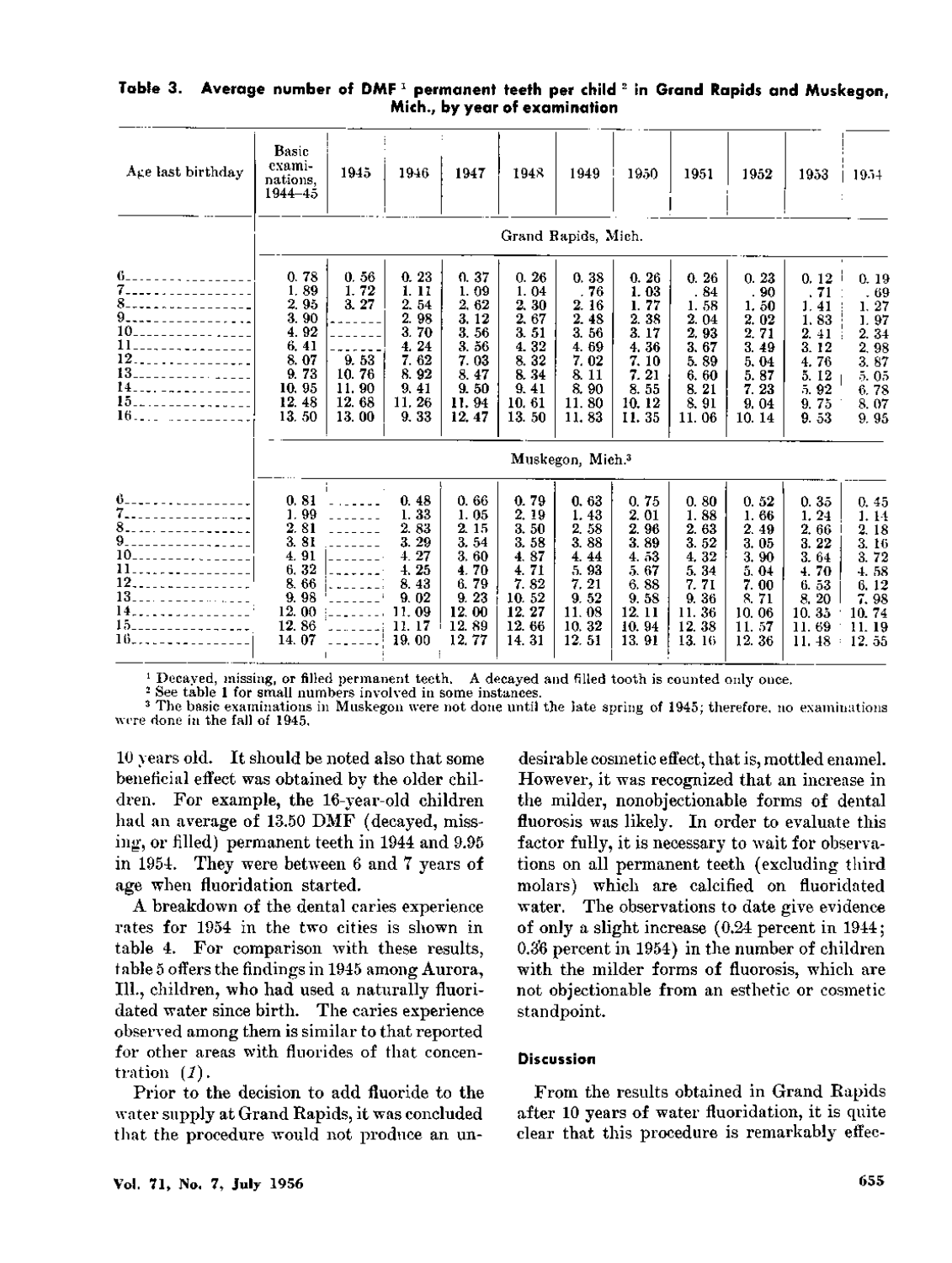tive in reducing the incidence of dental caries. These observations are in accord with the results of similar studies conducted under separate auspices  $(4-6)$ . The scientific evidence is conclusive, therefore, that water fluoridation is an effective public health procedure for producing a substantial reduction in the incidence of dental caries.

According to this study, the beneficial effects of fluoridated water are not confined to persons drinking the water since birth. The results suggest that some benefit was obtained by per-

sons whose teeth had already formed or erupted when they started drinking fluoridated water. The effects on the teeth of adults in these cities have not as yet been ascertained. However, the fact that a reduction in caries was observed for teeth which had already been calcified when fluoridation was started indicates that some beneficial effect may be gained by older age groups.

The possibility of an increase in dental fluorosis in a community after fluoridation has received considerable discussion. After 10 years

Dental caries in deciduous and permanent teeth of continuous resident children of Grand Table 4. Rapids and Muskegon, Mich., as observed in the 1954 examination

|                                                                                                                                                       | Number of teeth per child                                                                                              |                                                                                                    |                                                                                               |                                                                                          |                                                                                             |                                                                                                |                                                                                                                         |  |  |  |
|-------------------------------------------------------------------------------------------------------------------------------------------------------|------------------------------------------------------------------------------------------------------------------------|----------------------------------------------------------------------------------------------------|-----------------------------------------------------------------------------------------------|------------------------------------------------------------------------------------------|---------------------------------------------------------------------------------------------|------------------------------------------------------------------------------------------------|-------------------------------------------------------------------------------------------------------------------------|--|--|--|
| Age last birthday                                                                                                                                     |                                                                                                                        | Deciduous teeth                                                                                    |                                                                                               | Percent of<br>caries-free                                                                |                                                                                             |                                                                                                |                                                                                                                         |  |  |  |
|                                                                                                                                                       | Filled                                                                                                                 | Total def!                                                                                         | Decayed                                                                                       | Missing <sup>2</sup>                                                                     | Filled                                                                                      | Total<br>DMF <sup>3</sup>                                                                      | children <sup>+</sup>                                                                                                   |  |  |  |
|                                                                                                                                                       |                                                                                                                        |                                                                                                    |                                                                                               | Grand Rapids, Mich.                                                                      |                                                                                             |                                                                                                |                                                                                                                         |  |  |  |
| 5.<br>6.<br>7.<br>8.<br>$\sim$ $\sim$ $-$<br>9.<br>$\mathcal{L}=\mathcal{L}=\mathcal{L}$<br>10.<br>11.<br>12<br>13<br>14.<br>15.<br>a caracter<br>16. | 0.68<br>1.14<br>1.30<br>1.45<br>1.42<br>1.30<br>.98<br>. 63<br>.12<br>.04<br>$\frac{1}{2}$<br><u>a a a sila a c</u> om | 2.12<br>2.50<br>2, 95<br>3.26<br>3.31<br>3.00<br>2.35<br>1.32<br>.44<br>.18<br>$1 - 2 - 1 - 1 = 1$ | 0, 01<br>. 11<br>. 36<br>. 52<br>.74<br>$-73$<br>. 78<br>1.14<br>1.56<br>2.13<br>2,08<br>1.96 | .<br>Service Service<br>0.02<br>.04<br>.07<br>, 10<br>.26<br>.44<br>, 52<br>1.02<br>1.35 | 0.01<br>. 09<br>- 35<br>77<br>1.26<br>1, 63<br>2.19<br>2.55<br>3.23<br>4.36<br>5.23<br>6.90 | 0.02<br>. 19<br>69<br>1, 27<br>1.97<br>2, 34<br>2.98<br>3.87<br>5.05<br>6.78<br>8.07<br>9.95   | 99.4<br>89.3<br>66.8<br>49.4<br>33.1<br>26.6<br>16.8<br>13, 5<br>10.7<br>5.6<br>1, 2<br>$\overline{2}$ , $\overline{0}$ |  |  |  |
|                                                                                                                                                       |                                                                                                                        |                                                                                                    |                                                                                               | Muskegon, Mich. <sup>5</sup>                                                             |                                                                                             |                                                                                                |                                                                                                                         |  |  |  |
| 4.<br>5.<br>$\omega$ is a second .<br>6.<br>7.<br>8.<br>$\omega = 1/\omega$<br>9.<br>10<br>11<br><b>Contractor</b><br>12<br>13.<br>14.<br>15.<br>16.  | 1.18<br>.98<br>1.64<br>1.96<br>2, 03<br>1.60<br>1.14<br>.44<br>.14<br>.06                                              | 3, 03<br>3.98<br>4.85<br>5.35<br>4.98<br>3.81<br>2.75<br>1.42<br>. 61<br>.12<br>. <u>(</u> .       | 0.03<br>.33<br>.74<br>1.23<br>1.29<br>1.44<br>1,79<br>2.05<br>2.47<br>4.31<br>3.55<br>2.78    | 0.00<br>$\mathbf{0}$<br>. 06<br>. 14<br>23<br>. 32<br>.42<br>72<br>1.39<br>1.42<br>1.42  | 0.13<br>.41<br>-95<br>1.80<br>2, 20<br>2.67<br>3.85<br>4.97<br>5.31<br>6.51<br>8.77         | 0.03<br>45<br>1.14<br>2.18<br>3.16<br>3.72<br>4.58<br>6.12<br>7.98<br>10.74<br>11.19<br>12, 55 | 98.4<br>79.8<br>49.7<br>27.5<br>14.5<br>5.7<br>4.3<br>4.4<br>1, 6<br>0<br>1.4<br>1.1                                    |  |  |  |

<sup>1</sup> Decayed, extractions indicated, or filled deciduous teeth.

Finally the state in the set of the set of the strong in the strong in the strong in the strong in the strong in the strong in the strong strong in the strong strong in the strong strong in the strong strong in the strong

Permanent teeth only,

<sup>8</sup> These children had already received the beneficial effects of 3 years of water fluoridation (see text).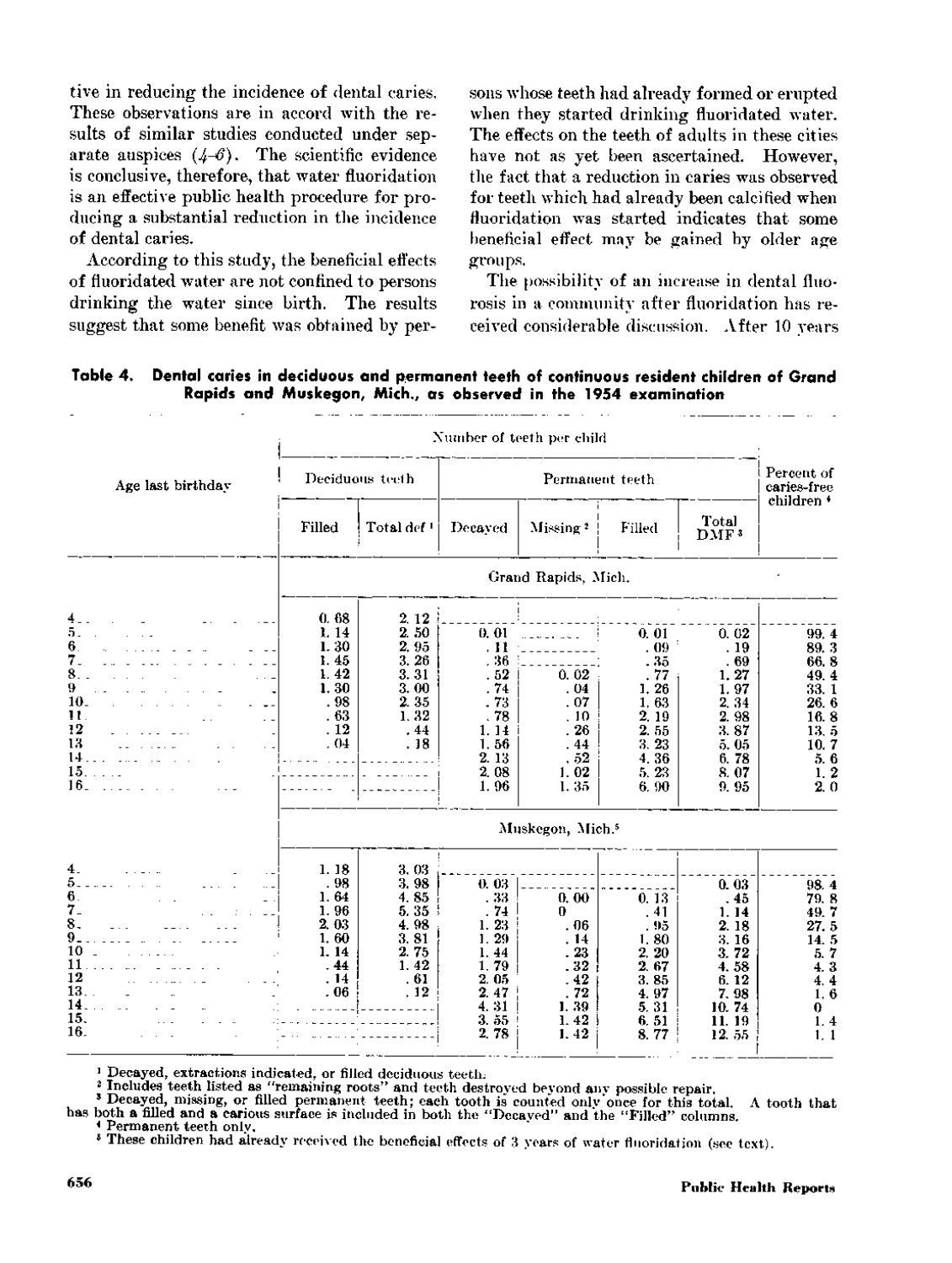#### Dental caries in deciduous and permanent teeth of continuous resident children of Aurora, Table 5. III., as observed in the 1945-46 examination period

|                                                                                              | Number<br>children<br>examined                                                         |                                                                       | Deciduous teeth                                                             |                                                                                             |                                                                                |                                                                                            |                                                                                                  |                                                                                              |  |
|----------------------------------------------------------------------------------------------|----------------------------------------------------------------------------------------|-----------------------------------------------------------------------|-----------------------------------------------------------------------------|---------------------------------------------------------------------------------------------|--------------------------------------------------------------------------------|--------------------------------------------------------------------------------------------|--------------------------------------------------------------------------------------------------|----------------------------------------------------------------------------------------------|--|
| Age last birthday                                                                            |                                                                                        | Filled                                                                | Total<br>def +                                                              | Decayed                                                                                     | Missing <sup>2</sup>                                                           | Filled                                                                                     | Total<br>DMF <sup>3</sup>                                                                        | Percent of<br>caries-free<br>children 4                                                      |  |
|                                                                                              |                                                                                        |                                                                       |                                                                             |                                                                                             |                                                                                |                                                                                            |                                                                                                  |                                                                                              |  |
| 4. .<br>5. .<br>6.<br>7.<br>8.<br>$9 - -$<br>10.<br>11.<br>12.<br>13.<br>14. .<br>15.<br>16. | 30<br>407<br>473<br>516<br>469<br>368<br>397<br>383<br>401<br>401<br>433<br>467<br>371 | 0.10<br>.25<br>.38<br>.44<br>.54<br>.49<br>.27<br>.15<br>. 05<br>. 01 | 2.07<br>2.79<br>3.36<br>3.51<br>3.60<br>2,98<br>2.28<br>1.18<br>.43<br>. 13 | 0.06<br>.27<br>.68<br>. 95<br>1.27<br>t. 55<br>2.03<br>2.06<br>2.10<br>2.05<br>2.37<br>2.32 | 0.00<br>.01<br>.01<br>. 06<br>.09<br>.23<br>.22<br>.24<br>- 31<br>. 50<br>. 53 | 0.02<br>. 04<br>$\cdot$ 11<br>.27<br>.51<br>.69.1<br>. 96<br>1.20<br>1.58<br>2.05<br>2, 71 | 0.06<br>.28<br>. 71<br>1.04<br>1.52<br>2.02<br>-67<br>2.<br>2.95<br>3.09<br>3.64<br>4.54<br>5.19 | 97.3<br>84.8<br>66.1<br>55.2<br>44.8<br>33.5<br>27.7<br>26.9<br>26.7<br>21.7<br>16.9<br>14.6 |  |

<sup>1</sup> Decayed, extraction indicated, or filled deciduous teeth.<br><sup>2</sup> Includes teeth listed as "remaining roots" and teeth destroyed beyond any possible repair.<br><sup>2</sup> Decayed, missing, or filled permanent teeth; each tooth is co both a filled and a carious surface is included under both the "Decayed" and the "Filled" columns. (Note that this table differs from table 2, reference 2.)

Permanent teeth only,

of fluoridation in Grand Rapids, the percentage of children classed as having fluorosis has increased, but, as anticipated, this increase is confined to the milder forms. As pointed out previously  $(7)$ , the signs of the milder forms of fluorosis caused by ingestion of water containing 1 p.p.m. fluoride as a rule do not appear on the anterior teeth. It is the plan of this study to continue the observations to evaluate this factor fully. Thus far, however, the ingestion of the Grand Rapids water supply has not produced any undesirable cosmetic effect in the form of objectionable dental fluorosis on the anterior teeth.

#### Summary

The results of the Grand Rapids-Muskegon study after 10 years of observation indicate that the adjustment of the fluoride content of a communal water to an optimal level (approximately 1 p.p.m. fluoride) will produce the following effects:

1. A striking reduction in the prevalence of dental caries in the deciduous teeth. At the

peak of prevalence, namely 6 years of age, the caries rate for the deciduous teeth was reduced by about 54 percent.

2. A marked reduction in the prevalence of dental caries in the permanent teeth. In children born since fluoridation was put into effect, the caries rate for the permanent teeth was reduced on the average by about 60 percent.

3. Some benefit among persons whose teeth having already formed or erupted when fluoridation is begun.

4. No undesirable cosmetic effect from dental fluorosis.

#### **REFERENCES**

- (1) American Association for the Advancement of Science: Dental caries and fluorine, edited by F. R. Moulton. Lancaster, Pa., Science Press, 1946.
- (2) Dean, H. T., Arnold, F. A., Jr., Jay, P., and Knutson, J. W.: Studies on mass control of dental caries through fluoridation of the public water supply. Pub. Health Rep. 65: 1403-1408, Oct. 27, 1950.
- (3) Arnold, F. A., Jr., Dean, H. T., and Knutson, J. W.: Effect of fluoridated public water supplies on